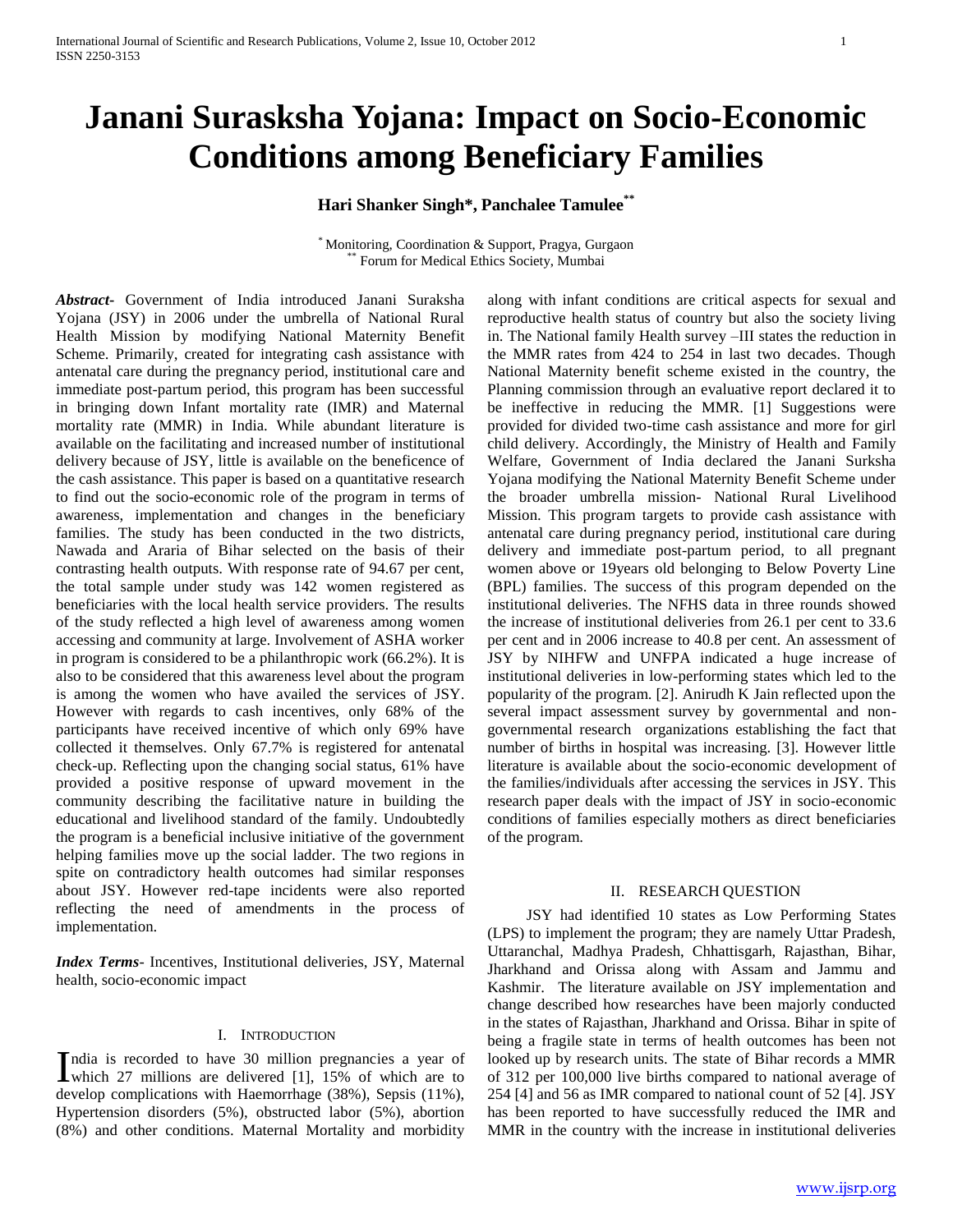to 41% countrywide. [1] However the subsequent years have not shown much a change in Bihar which has only 34% institutional deliveries.[5] But it is to be noticed that JSY as a program has penetrated to the communities in Bihar and has brought in the institutional deliveries to the stated percentage. Thus in research an attempt has been made to find out the impact of socioeconomic status in reference to being beneficiaries of JSY in the state of Bihar. In doing so, two districts with different and contrasting geographical-demographic composition has been identified. While Nawada has good health indicators by being geographically located nearer to Patna, Araria is 450 kms away and catastrophically prone to floods. Thus the political map location and the natural climatic conditions have marked Nawada as 4<sup>th</sup> rank in state ranking in Health indicators leaving Araria in last few districts. [5] The researcher taking in reference of the difference in the districts' health outcome performing factor is trying to tap the experiences of the women beneficiaries of the two states.

The specific objectives of the study are:

- To find the level of awareness level about JSY by identifying how and where they women came to know about JSY
- To find out the extent of the JSY program implementation through the experiences of the women beneficiaries in terms of access
- $\div$  To identify the changes in the family socio-economic structure and status after accessing JSY

### III. METHODOLOGY

# *A. Research Design*

 The study design is a triangulation of quantitativequalitative methodology. The qualitative aspects include finding out level of awareness and a numerical representation have been collected from the study population to describe the extent of awareness and accessibility. The qualitative methodology was developed to explore and record the experience of the women beneficiaries. The research also has a paradigm of looking into aspects from Feminist perspective. In this research a feminist approach was adopted to understand the subjective experiences, perceptions of the women participants of the village

#### *B. Sampling*

 A purposive sampling has been applied in three stages: Selection of number of: panchayats  $\rightarrow$  villages  $\rightarrow$  households. The selection of panchayats was random but the villages under the study were on the basis of the number of JSY beneficiaries as provided by the District Health Societies. The respondent sample size is 10% of the household beneficiaries in each village. The total sample size is 142. With a non-response rate of 5%, the total sample size is 150. The respondents of the study are individual women who have received and thus registered under the JSY scheme of the panchayat.

#### *C. Data Collection tools*

 The tools used in the research have been within the scope provided by the research design and method perspective. In this research data collection, a methodological triangulation has been used. Methodological triangulation is the base of combination of tools of data collection. Herein a complex method of data collection is been practiced; the sources of data has been both secondary and primary which has also determined the tools for data collection.

 The primary tools of data collection involving direct connection with the participants are in-depth interview and focus group discussions (FGD). The secondary data sources have varied from District Health Society reports, gazetteers and public documents of Bihar State health Society, Public Health Resource Network and National Health System Resource Centre.

#### *D. Data Analysis*

 The data collected were entered into the SPSS (Statistical Package for Social Sciences). Data has been analyzed by creating frequency table and cross tabulation. The qualitative data has been manually analyzed under the themes of awareness, accessibility and societal change.

#### IV. RESULTS AND DISCUSSION

 Considering the objective to explore and count the experiences of the women beneficiaries of the program, 100% of the respondents are female. Out of 142 respondents, 53.5 per cent belong to the age group of 20 to 25 years while 37.8 per cent were from 26 to 30 years of age group. Only 8.5 per cent were from the age group of 31-35 years. It was important for the researcher to tap the social background of the respondents who had availed the services of JSY. Thus the social category was asked in the interview; 56.8 per cent of the respondent belonged to the Scheduled Caste with 34.7 per cent belonging to Other Backward Castes (OBC). Interestingly only 6.4 per cent women were from general category household, with the least per cent of respondents from Scheduled Tribe (2.1%). As social factor, religion is critical in facilitating health seeking behavior; 91.8 per cent of the respondents were followed Hinduism and remaining 8.2 per cent were Muslims. The area had no Christian or any other religious communities. Education is another crucial social factor in determining the awareness level and pro-nature towards utilization of health services. 56.8 per cent are illiterate (never gone to educational institutes), 19.6 per cent are literate and 13.7 per cent have completed primary education. 81.9 per cent of respondents were engaged in daily labor work and 14.6 per cent in farms; only 3.5 per cent were homemakers without any economic work engagement.

 Considering the sample size as 10% of the beneficiaries from specific villages, the ratio of accessing health facilities is 1:1 with a minimal difference by the district from Nawada more by 0.7 percent. Thus the records of beneficiaries described in spite of geographical differences, the services of JSY reached both the districts without any socio-cultural boundary.

 100 per cent of the respondents participating in the study belonged to below poverty line (BPL) household. The family size was critical in this study to understand the strength as well as dependants of the household and the impact of that on the JSY access. But the study revealed that it had no direct connect as families with 4 to 6 members maximum participation in JSY (54.3%) while 2.4 per cent respondents were from family size having 13 to 15 members. However the respondents wherein the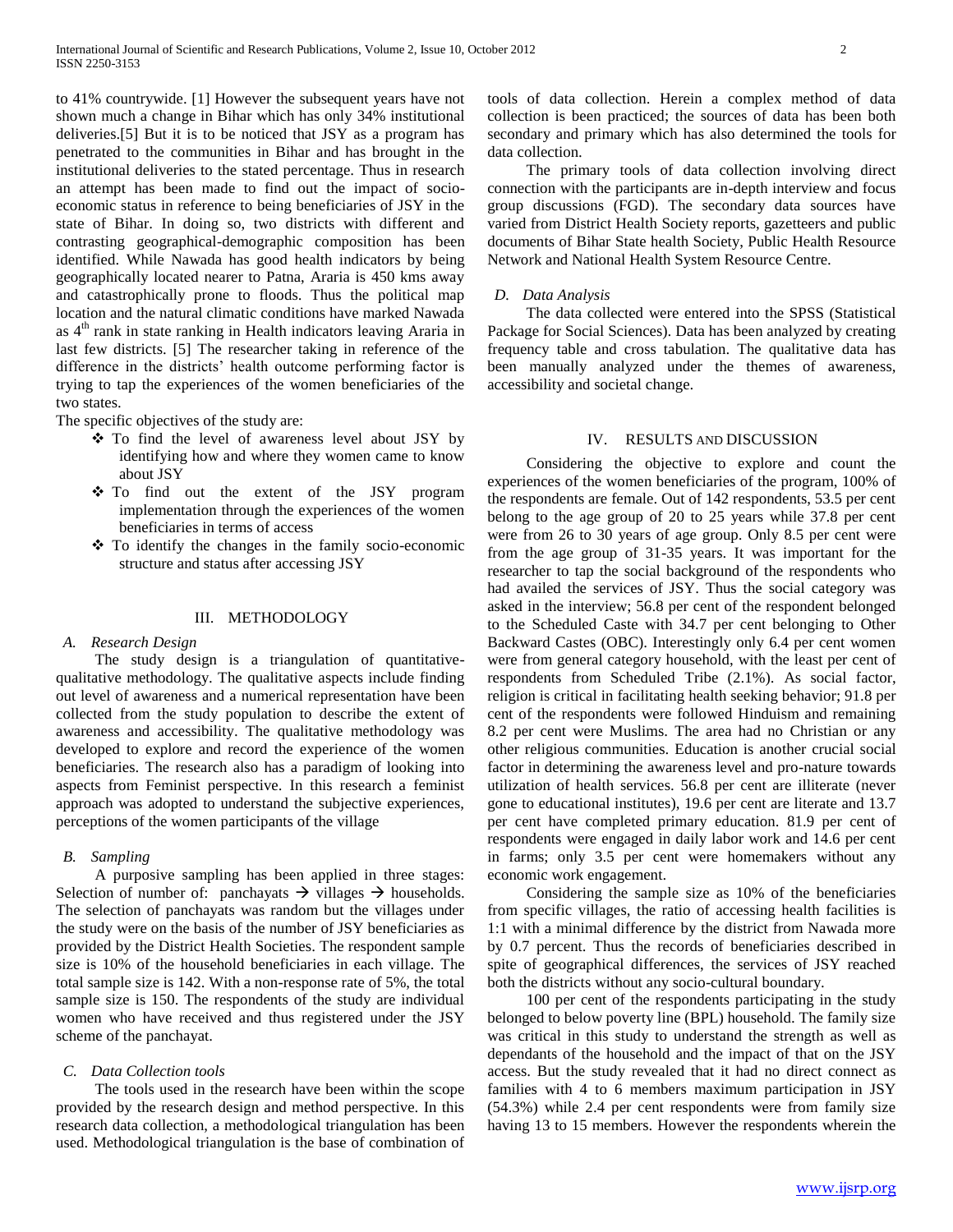work force was least (1-2 members in the family) had maximum availed the JSY services (79.3%).

# *A. Awareness Level and Implementation Benefits from JSY*

 The study aims at determining the awareness level of the beneficiaries through the information on source of knowledge on JSY scheme, extent of knowledge. All (100%) knew about JSY and thus registered for benefits but not all knew the name or specifications of the scheme. For 72.7 per cent respondents, the source of information was the neighbors. This reflects the community level awareness about the scheme; if not specifications but the existence of the scheme have reached the community. 18.4 per cent had ASHA as their source, 6.2 per cent as members of family and 2.7 per cent knew from the primary health care centre (PHCs). The respondents (100%) also knew about the amount for institutional delivery which is Rs. 1400/ but least (5.3%) knew of the 24\*7 government facility for delivery.

# B. *Extent of implementation of the scheme*

 Out of 142 respondents, 68% had received JSY incentive at the time of discharge and 32% after six months to one year after the delivery. Undoubtedly that is the sign of delay in dispensing funds among the beneficiaries. The incentive in 47.89 per cent of cases was paid through cash and the rest (52.11%) is via check. The respondents have however referred to have paid 'service charges' of Rs 200-300 to the health functionaries. However the success of the scheme could be defined by the fact that the mothers themselves receive the incentive. 69 per cent have answered to have received by self the amount, while 21 per cent and 10 per cent have received through husband and other family member respectively. This percentage of women receiving by self is high because of the guideline established for disbursement of checks by the health post in the name of the beneficiary. [6]

 JSY is not only about incentive but also critical in facilitating antenatal care among their registered mothers. Among the respondents, 67.7 per cent were registered with the nearest sub-centre while 32.3 per cent were never registered. The frequency of ante natal care visits have also been very low with the maximum respondents (49.5%) visiting only two times. For post natal care, 58.4 per cent have been registered and thus received some level of help.

 The JSY in Bihar have definitely decreased the home deliveries by virtue of increasing the institutional deliveries through its community reach. [7] The current study confirms the fact of increasing community involvement in the implementation of JSY in terms of registering for the scheme and facilitating institutional delivery. But considering the low registration of ante natal and post care among already JSY registered mothers, there is a huge population untouched by JSY.

# C. *Socio-economic Impact of JSY*

 JSY caters to the pregnant women of the BPL families in all states specifically to the low performing states. [6] The study tries to measure the social movement after accessing the JSY services by identifying the monetary changes in terms of expenditure and investment on different aspects associated with baby birth and pregnancy.

 Before introducing the JSY scheme, 42.8 per cent respondents had spent up to Rs 500 on antenatal care but this had

dropped to 6.4 per cent spending Rs 500. Also the amount of expenditure had decreased to less than Rs 500. But there has been an increase in households (26.4% to 45.6%) spending upto Rs 2000 on deliveries services. However this is not self expenditure but a share of the incentive provides help to the families to spend on the delivery services. With the increase in institutional deliveries, cost for transport facilities has increased by 20 per cent from Rs 400 to Rs 600. This is included in the total expenditure on the delivery services.

 The study data reveals that 21.5 per cent of the respondents spend the incentive amount on general expenses of the household. A total of 46.8 per cent spend the money on health expenses comprising both minor and major disease of family members. Critical was to find on whom the money was spent but the respondents refused to reveal. However some proportion of the money is saved for the future of the children; 12.4 per cent of respondents considered spending money on child's education while 6.2 per cent on post natal care of the new born. The female participants in the FGD put forward that the money cannot be used in appropriate way in different heads as the amount is not substantial for meeting all needs associated with the new born. The concern regarding the amount has been spoken about also in the context of Rajasthan JSY beneficiaries [8] wherein they used the amount for antenatal care and transportation for deliveries only.

 The amount was, nevertheless providing financial support to the families registered under JSY. 78.9 per cent expressed their belief on JSY and its assistance in the family health expenditure. This has helped them directly or indirectly to be in a better financial condition.

# V. CONCLUSION

 JSY beneficiaries in the two districts have shared similar experiences. In spite of the district geographical and health rank differences, the scheme of JSY has reached to the marginalized. The majority of the respondents from Scheduled castes and OBC explain the extent of reach. JSY has been able to reach out through the community engagement. Unlike Orissa, [9] wherein community media was used to create awareness, here word of mouth has been efficient in bringing in more families under the scheme. The scheme has definitely made critical impact increasing the institutional deliveries in the state of Bihar from 13.3 to 18.6 [10, 1] and specific to these two districts. On the contrary, keeping in mind the Bihar state MMR 312 per 1 00 000 births, it is to be reminded that the JSY has reached only a few sections. In spite of its current good reach, many more sections of the population are to be touched, motivated and registered with JSY.

 The major component of JSY is the cash incentive to the mothers. The PHRN in 2009 found in their study about delay of cash payment beyond one month of delivery. In our research 68 per cent have received on delivery; one major reason for such improvement is the disbursement of amount by the check not cash. But complexity arises with the fact who receives the amount. Herein among the respondent population, 69 per cent receives amount by self. It is mandatory as the checks bear the respective names, which has disabled the husbands or any other